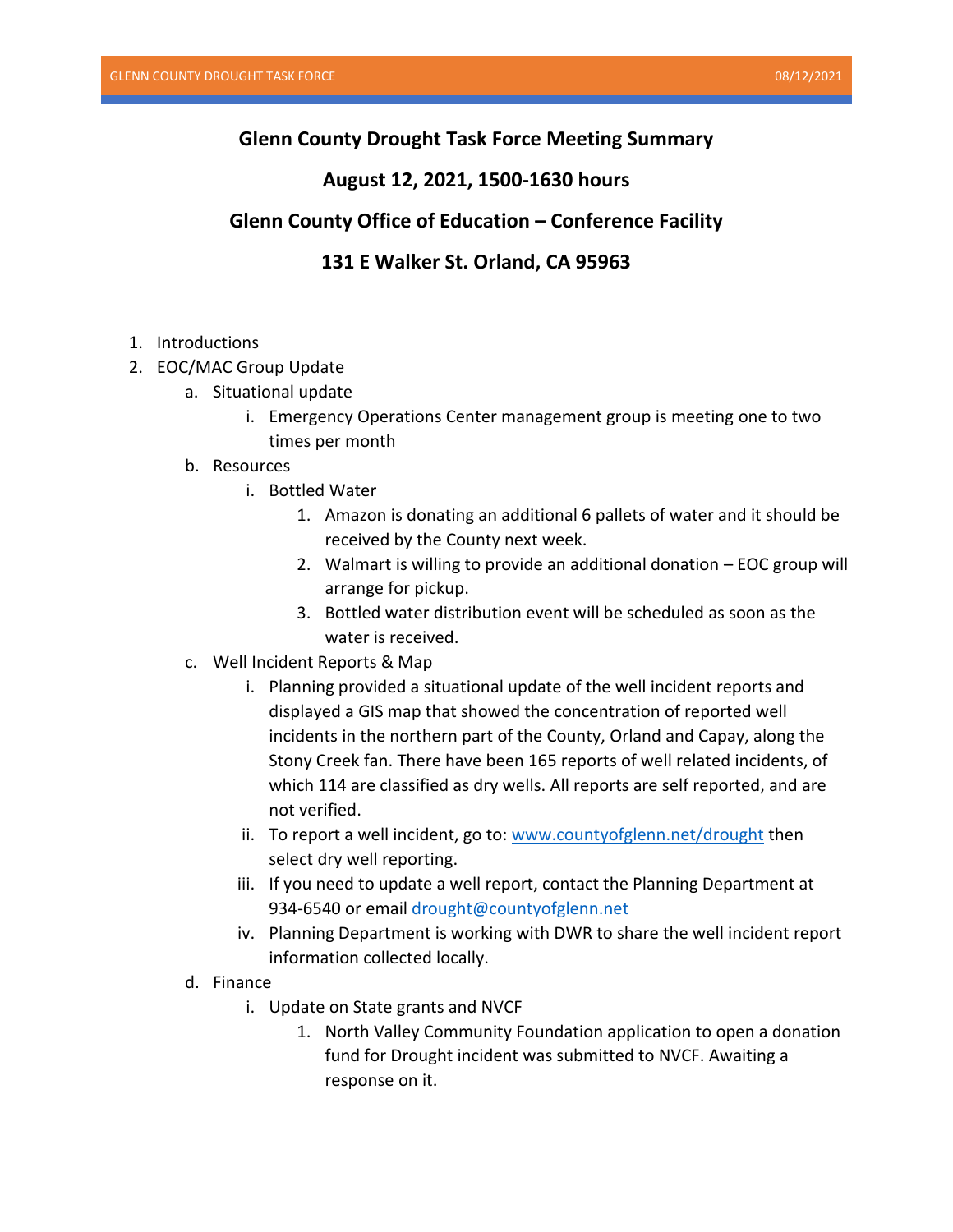- 2. NVCF is now heavily engaged in the Dixie Fire response and recovery. The Foundation may not have the resources to apply for the State Water Boards Grant for drought relief programs. Glenn County will explore other private nonprofits to partner with, as it was preferable that a non-profit apply for the grant program over a governmental agency.
- 3. County and City admin staff have been exploring State grant programs through State Water Boards, DWR, and USDA looking for the best fit or eligibility for projects. Most grants are focused on community water systems, not private well owners. City of Orland may be eligible for grants to expand service connections to their municipal water system.
- 4. The County is waiting on more information of the Drought Funding that was put into the Fiscal Year 2021-2022 State Budget. So far no information on what this funding will look like nor who will be eligible for it.
- e. Policy
	- i. Update on Ag Well Moratorium
		- 1. The Board approved an extension of the Ag Well Moratorium. It will be in place for one year (June 2022) unless conditions are such that the Board repeals it early.
- 3. Cal-OES Update
	- a. No word on whether drought will be eligible disaster for CA Disaster Act funding. At this time, Glenn has no damages or emergency protective measures expenses to report.
- 4. Public comment
	- a. A resident voiced concern for elderly who may be unable to transport water to their house and may be unable to leave the house for things such as doing laundry or showering.
	- b. A resident brought up the costs associated with being out of water on their private property to include hauling water to their home, showers at Pilot, laundry at laundromats etc. This resident also reported that the Pilot showers were safe, accessible, and clean.
	- c. A resident inquired if the County could use a water truck to haul water to private homes. The CAO reiterated the risks and liability with providing non-potable water to private homes.
	- d. A resident inquired if there will be any reimbursement for homeowners who already purchased their own water tank and are paying to haul water?
		- i. Grants and disaster act funding do not provide for reimbursement of homeowner's expenses.